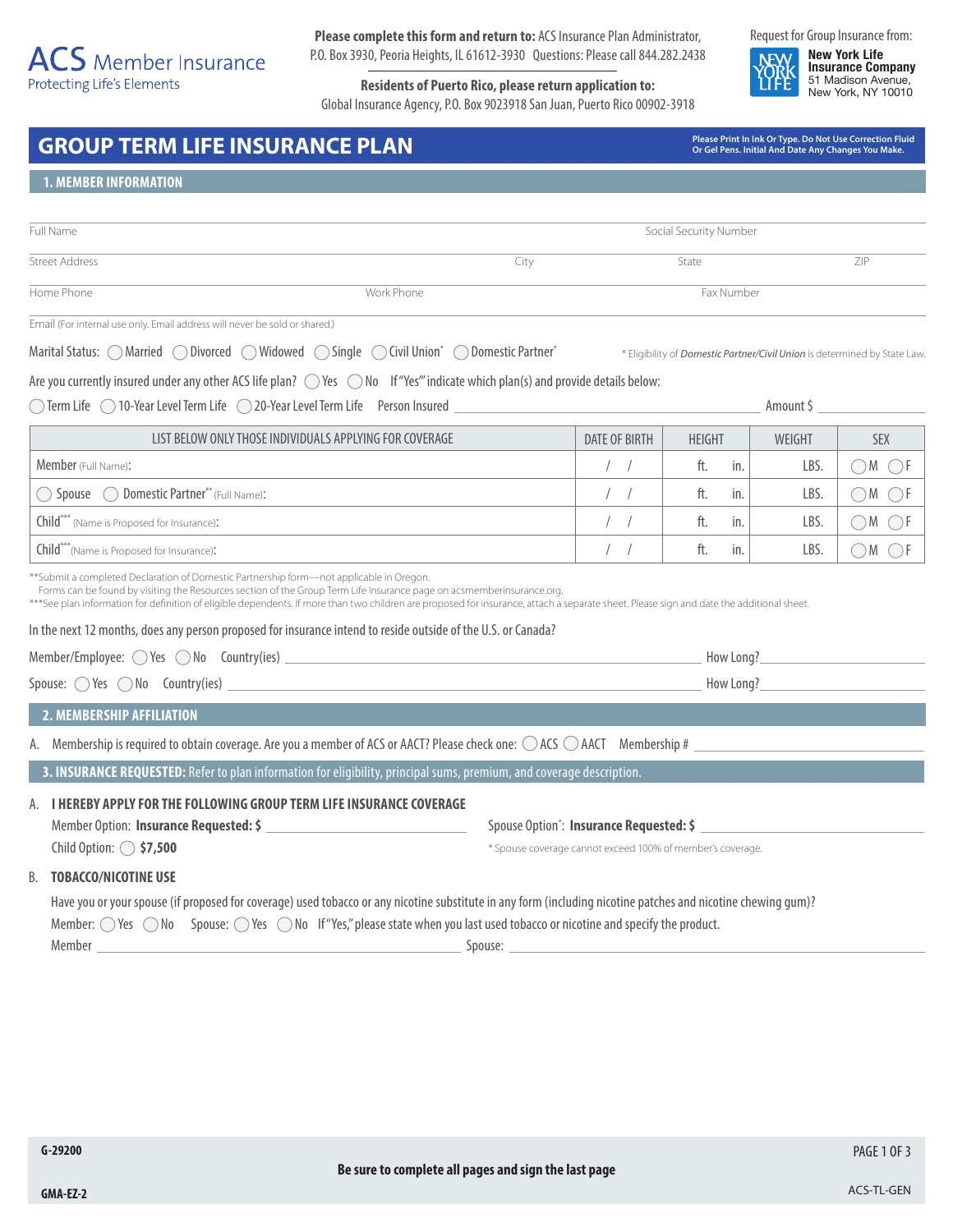#### **3. INSURANCE REQUESTED Continued**

C. **INSURANCE REPLACEMENT: Important Replacement Information for Residents of New York. It may not be in your best interest to replace existing life insurance policies or annuity contracts in connection with the purchase of a new life insurance policy, whether issued by the same or a different insurance company. A replacement will occur if, as part of your purchase of a new life insurance policy, existing coverage has been, or is likely to be, lapsed, surrendered, forfeited, assigned, terminated, changed, or modified into paid-up insurance or other forms of benefits, loaned against or withdrawn from, reduced in value by use of cash values or other policy values, changed in the length of time or in the amount of insurance that would continue, or continued with a stoppage or reduction in the amount of premium paid. Prior to completing a replacement transaction, you may want to contact the insurance company or agent who sold you the life insurance or annuity contract that will be replaced, to help you decide whether the replacement is in your best interest.**

| RESIDENTS OF ALL OTHER STATES:                                                                                                                                                                                                       |                |         |                |  |
|--------------------------------------------------------------------------------------------------------------------------------------------------------------------------------------------------------------------------------------|----------------|---------|----------------|--|
|                                                                                                                                                                                                                                      |                |         |                |  |
| ALL RESIDENTS:<br>Do you have other insurance in force? If "Yes," total amount in all companies Member: __                                                                                                                           |                | Spouse: |                |  |
|                                                                                                                                                                                                                                      | Amount/Company |         | Amount/Company |  |
| $\blacksquare$ . The contract of the contract of the contract of the contract of the contract of the contract of the contract of the contract of the contract of the contract of the contract of the contract of the contract of the |                |         |                |  |

#### **4. BENEFICIARY DESIGNATION:** Insert name, relationship, and Social Security Number

I make the following beneficiary designation with respect to all the insurance on my life under this Group Term Life Insurance Plan and if I am already covered under the plan, I hereby revoke any prior beneficiary designation. The beneficiary for dependent coverage shall be the insured member as provided in the group policy. (If you want to name a different beneficiary for spouse coverage, more than one beneficiary, or a trust, please contact the Plan Administrator.) (1) In naming more than one beneficiary, please note if each is to be primary and/or secondary, and the percentage of death proceeds to be distributed to each. (2) If naming a trust, please indicate the full name and date of the trust. (Attach a separate sheet if necessary, then sign and date it.)

| Beneficiary Name (Last, First, Middle Initial) | Street Address |                        | - Itv | State | ZIP |
|------------------------------------------------|----------------|------------------------|-------|-------|-----|
| Relationship to Proposed Insured               | Date of Birth  | Social Security Number |       | Phone |     |

# **5. PAYMENT OPTION SELECTION**

Following your initial billing, you will be billed twice a year on April 1 and October 1, or you can access a secure website to register and have your premium withdrawn from your bank account or charged to your credit card.

| <b>6. MEMBER STATEMENT OF HEALTH</b>                                                                                                                                                                                                                                                                                                                                                                                                                                                                                                   |                                      |                              |
|----------------------------------------------------------------------------------------------------------------------------------------------------------------------------------------------------------------------------------------------------------------------------------------------------------------------------------------------------------------------------------------------------------------------------------------------------------------------------------------------------------------------------------------|--------------------------------------|------------------------------|
| To the best of your knowledge and belief, answer the following questions as they apply to you and all dependents to be insured:                                                                                                                                                                                                                                                                                                                                                                                                        | <b>MEMBER</b>                        | <b>DEPENDENT</b>             |
|                                                                                                                                                                                                                                                                                                                                                                                                                                                                                                                                        | $\bigcap$ Yes $\bigcup$ <sup>r</sup> | $\bigcirc$ Yes $\bigcirc$ No |
| B. During the past five years have you ever been medically diagnosed by a physician as having or been treated for: heart trouble,<br>elevated blood pressure, gynecological or genitourinary disorders, ulcers, cancer, diabetes, mental or nervous disorder or<br>psychotherapeutic treatment, epilepsy, respiratory disorder, kidney or liver disorder (including hepatitis), enlarged lymph nodes<br>or immunodeficiency disorder, thyroid disorder, blood disorder, albumin, blood, pus, or sugar in urine, back trouble/disorder, |                                      |                              |
|                                                                                                                                                                                                                                                                                                                                                                                                                                                                                                                                        | $\bigcirc$ Yes $\bigcirc$ No         | ◯ Yes ( ) No                 |
|                                                                                                                                                                                                                                                                                                                                                                                                                                                                                                                                        | $\bigcirc$ Yes $\bigcirc$ No         | ◯ Yes ( ) No                 |
| Details (Please fill out if answered "Yes" to A, B, or C):                                                                                                                                                                                                                                                                                                                                                                                                                                                                             |                                      |                              |
| Depending on the amount of insurance you are requesting, you will be contacted by a service provider on behalf of New York Life Insurance Company to ask you about your medical history.                                                                                                                                                                                                                                                                                                                                               |                                      |                              |

What time and telephone number would be best to contact you?

PAGE 2 OF 3